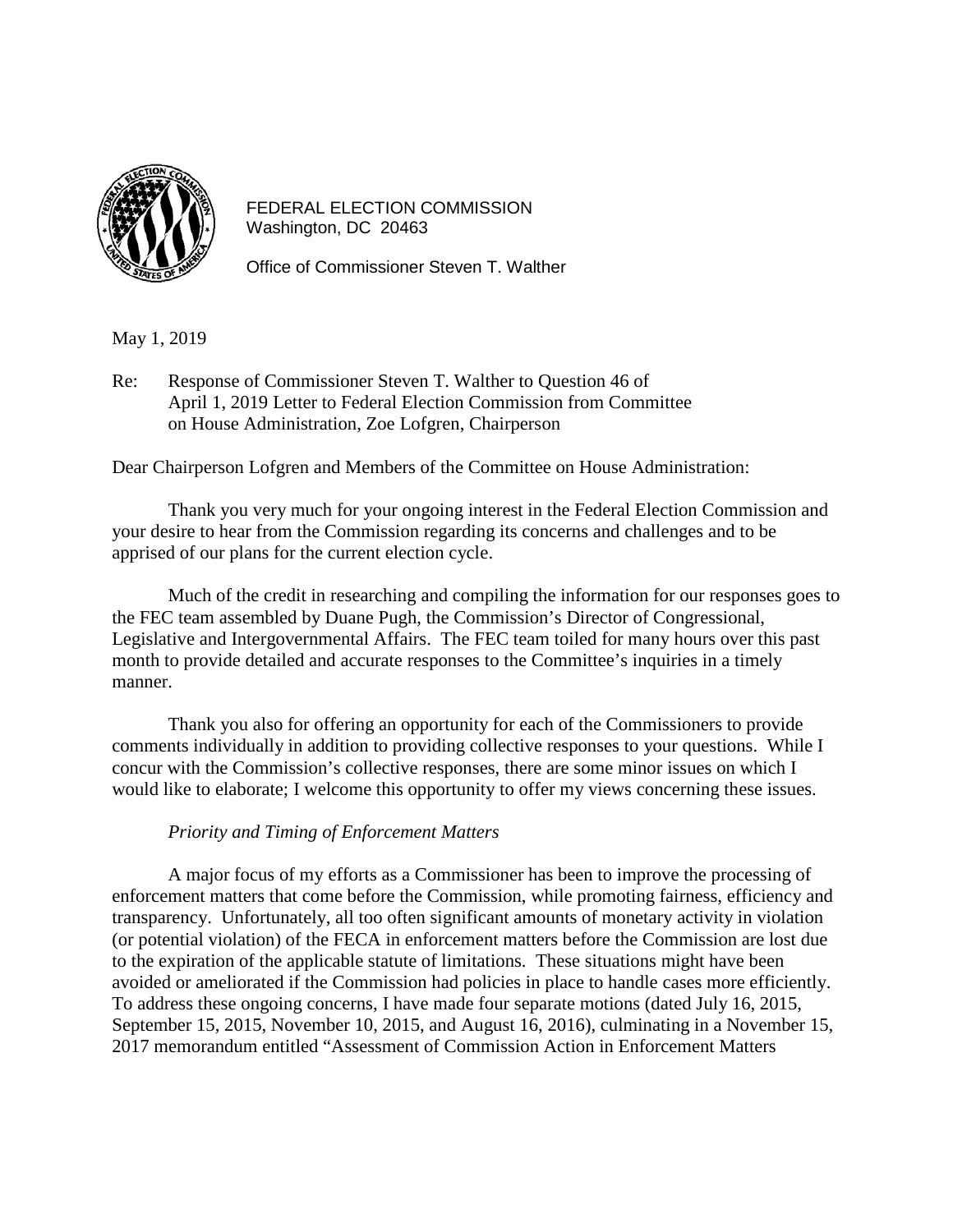Awaiting Reason to Believe Consideration." *See* Document A. [1](#page-1-0) These memoranda and accompanying motions included detailed charts and deadlines for appropriate action to be taken by the Commission.

Although the priority motions were not approved by the Commission, the charts and method of disclosure used in those motions were adopted in the amendments to Directive 68 on December 14, [2](#page-1-1)017.<sup>2</sup> The amended directive, which was unanimously approved by the Commission, greatly improved transparency and accountability regarding the Commission's performance on enforcement matters. Each Status of Enforcement report is now placed on the Commission's website and available to the public in redacted form within 15 days of circulation of the report to the Commission. In fact, the Committee included a chart from a recent Status of Enforcement document in Question 20.

The Commission still has not, however, approved procedures to speed up the enforcement process as proposed in the priority motions. For example, as indicated in the charts in the Status of Enforcement reports, enforcement matters are often delayed for several months or even years due to the numerous holdover requests by Commissioners. I believe there should be strict limits regarding the terms of holdover requests, and I will be asking the Commission to adopt further amendments to Directive 68 to establish deadlines for the timely processing of enforcement matters before the Commission. *See* Document B.

## *The Commission's Audit Process*

To improve the efficiency of processing audits and avoid losing potential violations to the statute of limitations, I believe that Directive 70 should be amended to require that no audit may be commenced unless, at the outset, Audit staff submits to the Commission a comprehensive plan of how it intends to complete the audit in a sufficient amount of time. Such a plan would include (a) an analysis of the need for the audit, (b) a projection of the time and effort to complete the audit, and (c) a conclusion as to whether the audit can be completed – including transfer to OGC for further enforcement proceedings as appropriate – prior to 18 months before the statute of limitations starts to run.

## *Legislative Cures*

The massive amount of money that has been injected into the electoral process resulting from *Citizens United* and its judicial progeny has left the Commission with a lack of clear jurisdiction to regulate in this new area. The Commission is currently confronted with regulatory issues involving unlimited amounts of corporate and union funds spent independently (including money from foreign sources), including how these sources should be disclosed and the extent to which they should be disclosed; I believe that Congress should pass legislation to address these issues. Some aspects of current bills before Congress are laudable to the extent they directly

<span id="page-1-0"></span><sup>&</sup>lt;sup>1</sup> The document is also available on the Commission's website a[t https://www.fec.gov/resources/cms](https://www.fec.gov/resources/cms-content/documents/mtgdoc_17-53-a.pdf)[content/documents/mtgdoc\\_17-53-a.pdf.](https://www.fec.gov/resources/cms-content/documents/mtgdoc_17-53-a.pdf)

<span id="page-1-1"></span><sup>&</sup>lt;sup>2</sup> The amended directive is available on the Commission's website at [https://www.fec.gov/resources/cms](https://www.fec.gov/resources/cms-content/documents/directive_68.pdf)[content/documents/directive\\_68.pdf.](https://www.fec.gov/resources/cms-content/documents/directive_68.pdf)